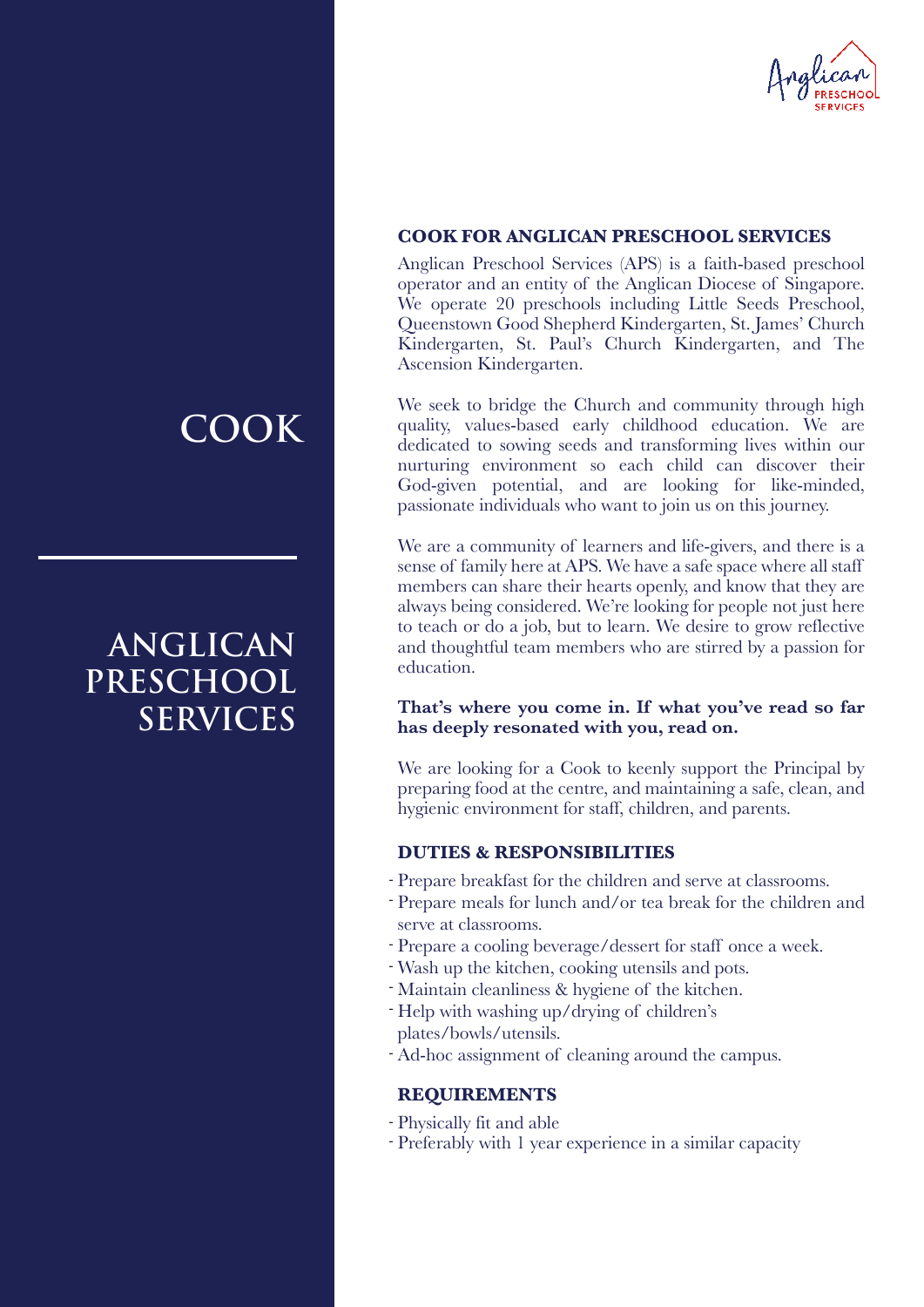

### *A Team Player*

You appreciate the contributions of others and are happy to work independently when the occasion calls for it. You actively look to value add to situations but are sensitive enough to know it is time to take a step back. You believe in the power of community and collaborations.

#### *Approachable and Accessible*

You enjoy engaging with everyone in our organisation from our teachers to CEO (Chief Executive Officer), to centre cooks. And they enjoy conversations with you.

#### *Caring*

You take joy in caring for the needs of others, especially so in the area of meals.

*Flexible and Adaptable*

You are willing to stand in the gap and go to where the needs are.

#### *Responsible*

You are dependable and accountable. You honour the tasks that are given to you.

We would love to have you join our family

5 or 5.5 days' work

You can contact us at 8875 7599 or send your resume to joinus@AnglicanPS.edu.sg.

We apologise that only shortlisted candidates will be notified.

## **COOK**

## **ANGLICAN PRESCHOOL SERVICES**